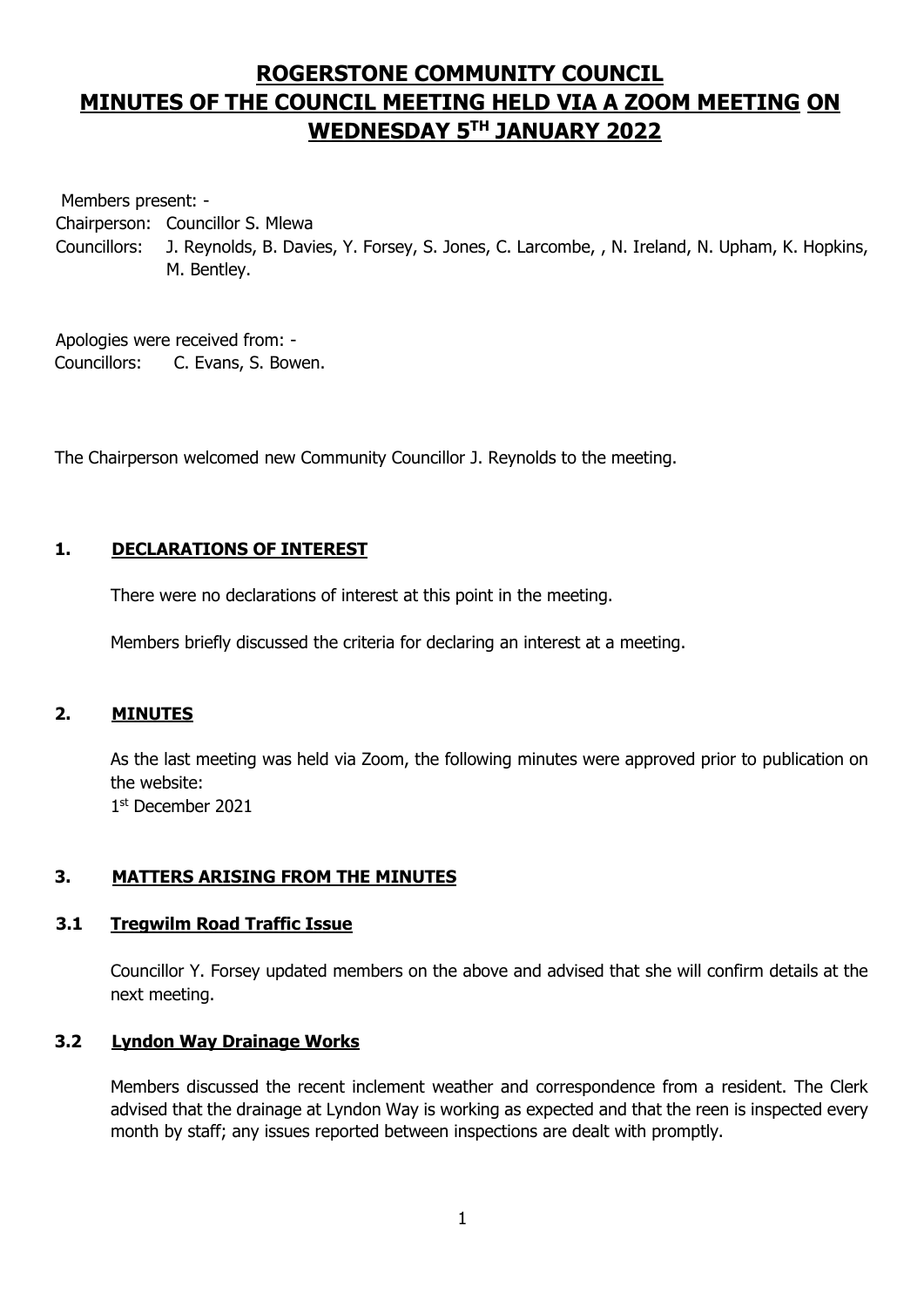# **3.3 CCTV**

The Clerk updated members on the installation of CCTV at Jubilee Park and the CCTV improvements at the Welfare Grounds. SSE has installed the power supply and replaced some lamps at Jubilee Park that were not working (£300 each).

# **3.4 Jubilee Park**

Following information from a member about the comments submitted by the Community Council to Newport City Council regarding additional houses at Jubilee Park, members discussed the planning process further. The Clerk confirmed that all members have been sent copies of correspondence confirming the comments submitted were noted by Newport City Council.

# **3.5 Roof Glazing – Tydu Community Hall**

The Clerk advised that working drawings are being submitted for the above works, and it will be established if double or single glazing can be fitted to the roof of Tydu Community Hall. Double glazing is the preferred option if practicable; work is expected to commence towards the end of January 2022.

# **3.6 Maintenance – Newport City Council**

Members discussed the correspondence received last month regarding the grass cutting at open spaces in Rogerstone; the Clerk has written to Newport City Council and is awaiting a response.

#### **3.7 Resident – Mount Pleasant Open Space**

At the last meeting members discussed correspondence from a resident requesting play facilities at Mount Pleasant Open Space and it was agreed at that meeting that the resident be advised that at this point in time a play area was not feasible, due to the initial costs and ongoing maintenance. A play area in this area has been discussed previously and a feasibility study undertaken; a further study would incur additional fees and the outcome is very likely to be the same.

The Clerk confirmed that following the last meeting the resident was advised of the decision, however, has written again and members are in receipt of the correspondence.

Members discussed:-

- The cost for a new play facility and ongoing costs.
- The Community Council not having funds for a new play facility; if funding were available targeting the area with the greatest need would be the priority.
- Rogerstone as a whole and play facilities provided by the Community Council and Newport City Council.
- Newport City Council withdrawing the annual precept (approx. £64,000), which helped to fund facilities managed/maintained by the Community Council for many years.
- Open spaces and their recreational value to residents.
- Possible Section 106 funding via the proposed development at the former Old Oak Stave.
- Play facilities already being discussed for Cefn Wood, which has a large catchment area.
- Information provided by the resident, which would need to be substantiated.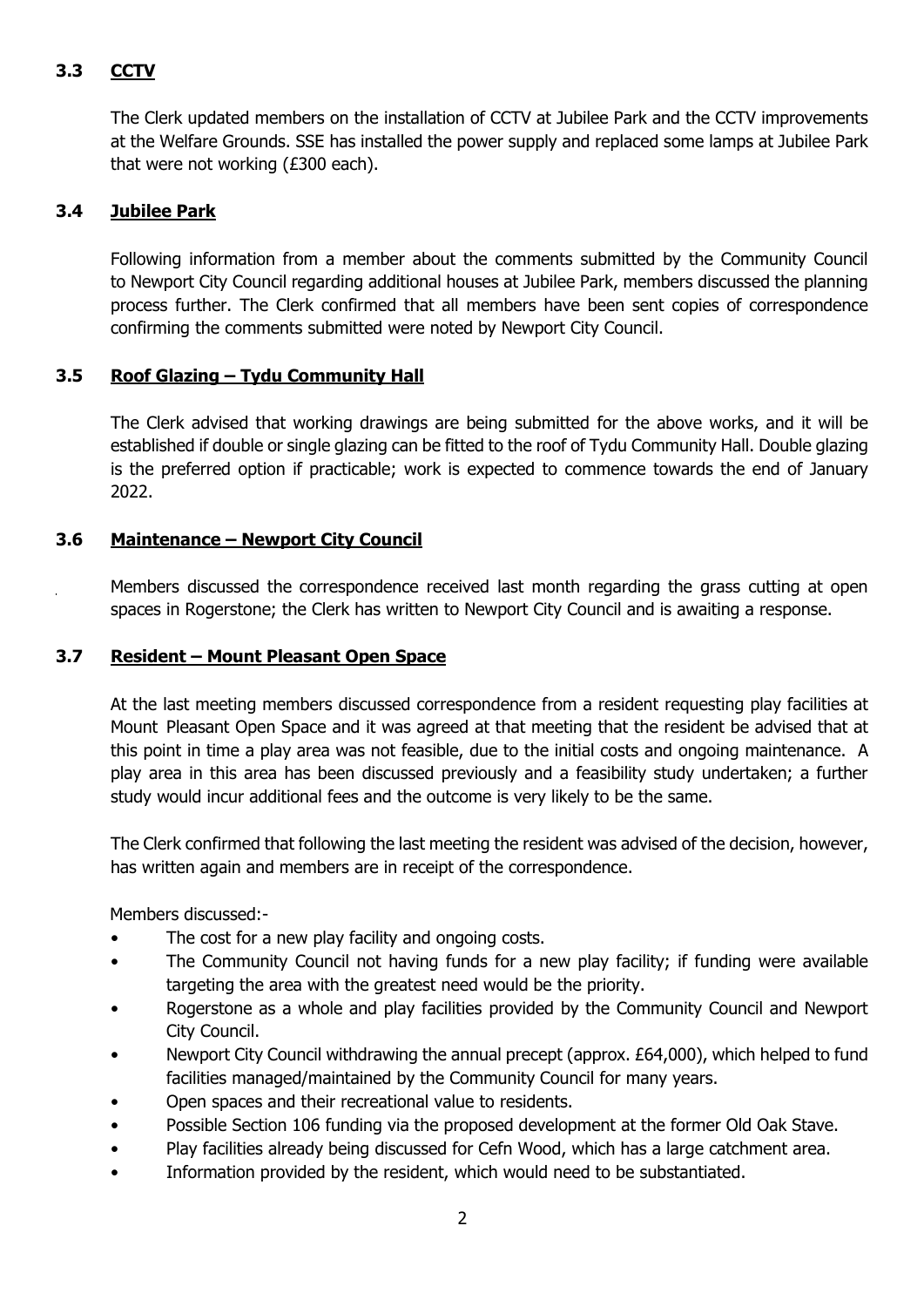- The Newport City Council document, 'Outdoor Play Space SPG- Adopted Version Jan 2017'. Members agreed an updated version of this document would be useful.
- The Welfare Grounds play and recreational facilities use.

# **3.8 Members Absence**

The Clerk advised that following Councillor Mrs V. Dudley's absence from meetings for over 6 months, with no mitigating circumstances forwarded, she has been disqualified from office, therefore the position is vacant. As the election is so close there is no requirement to advertise the vacancy, however, members may co-opt if they wish. Following discussion members agreed to consider this and the timescales at the next meeting.

Following consideration of information regarding Councillor Mrs A. Bailey, it was agreed to extend the dispensation for non-attendance until the May 2022 elections.

# **4. POLICE MATTERS**

Police reports are emailed to members when received and put on the website.

#### **5. CLERKS REPORT**

Members acknowledged the Clerks Report and correspondence forwarded prior to the meeting.

# The Local Government and Elections (Wales) Act 2021: Draft Statutory Guidance for Community and **Town Councils**

The Clerk spoke briefly about the above document (link forwarded previously), and encouraged members to read the information, which will have implications for Rogerstone Community Council. Members agreed this can be discussed by a working group when the document is finalised.

#### **6. NEW CORRESPONDENCE**

#### Alex Donne – Disc Golf

Members were in receipt of correspondence from Alex Donne, which was received yesterday. Following consideration members approved Alex submitting a bid for the disc golf, subject to final agreement of the course layout with the Head Groundsman and possibly a reduced number of holes so that the cost is covered by the grant bid as outlined.

#### **7. ACCOUNTS**

Nathan Evans Ltd

The following accounts were approved:

| INGUIGH LVGIIS LLU      |          |
|-------------------------|----------|
| <b>Budget Estimates</b> | £ 510.00 |
| Xero                    | £ 24.96  |
| Monthly fee accounts JP | £ 240.00 |
|                         |          |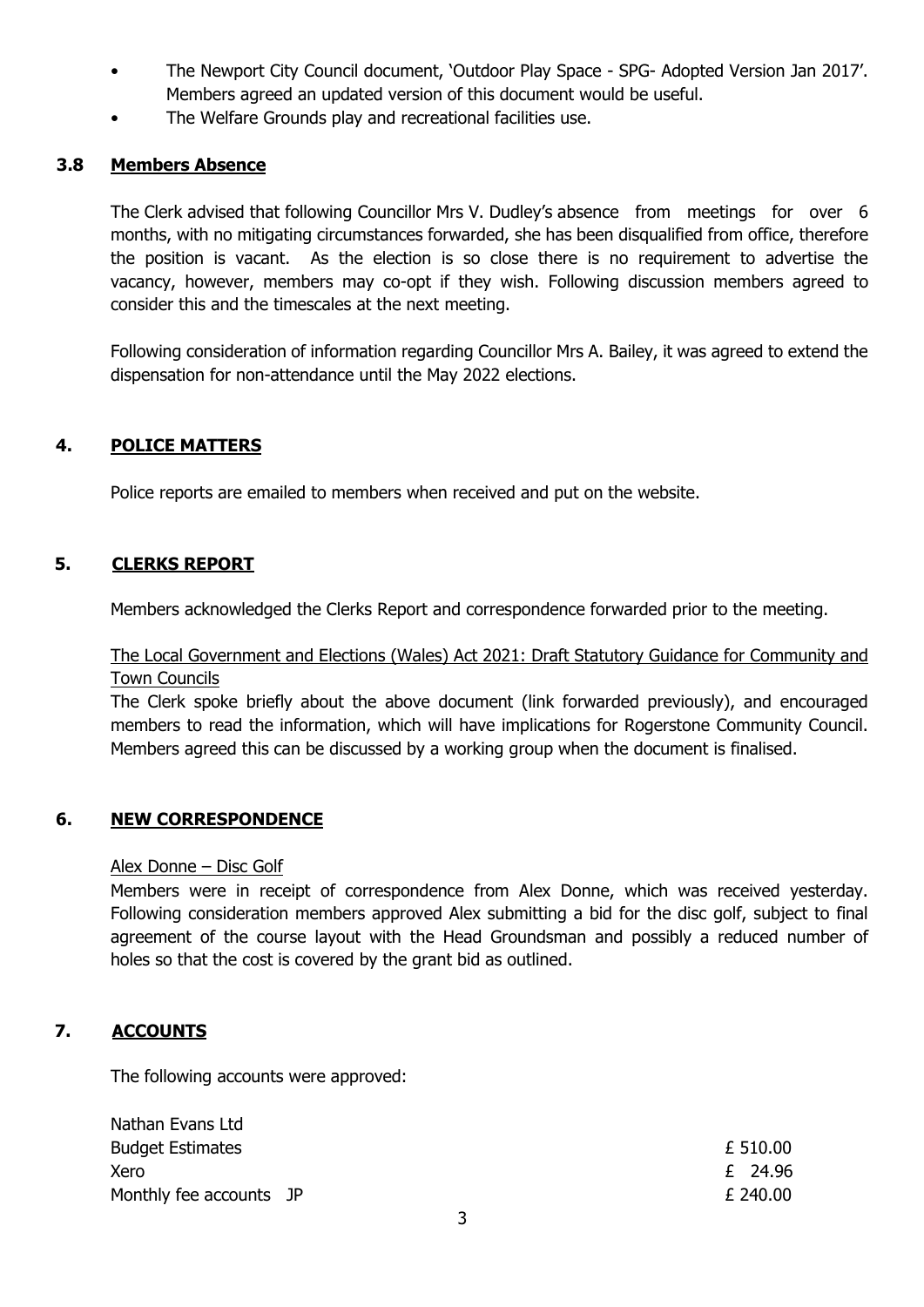| M. Jones Gardening Services<br>Grass cutting Jubilee Park JP                                                                          | £1750.00                       |
|---------------------------------------------------------------------------------------------------------------------------------------|--------------------------------|
| CQ Cleaning<br>Tydu Hall & public toilets cleaning                                                                                    | £ 576.00                       |
| <b>Welsh Water</b><br>Water - Tydu Hall, Ty Du House, toilets, other outbuildings & grounds<br>(1/2 yearly) (Insurance claim ongoing) | £6180.12                       |
| <b>Ted Hopkins</b><br>Grounds machinery repairs<br>Grounds machinery repairs                                                          | £ 96.98<br>£ 46.15             |
| T. Carter -<br>Amazon ink (SD), diaries/calendars                                                                                     | £<br>81.00                     |
| <b>TalkTalk</b><br>Broadband & phone                                                                                                  | 59.94<br>£                     |
| <b>Screwfix</b><br>Tools & sundries grounds                                                                                           | £ 129.52                       |
| Fuelgenie<br>Fuel for van & machinery<br>Zoom<br>Monthly charge<br>Monthly charge                                                     | £ 205.66<br>£ 14.39<br>£ 14.39 |
| <b>Utility Warehouse</b><br>Gas & electricity<br>Gas & electricity                                                                    | £ 306.99<br>£732.83            |
| P J Rauch<br>Ground work at Jubilee Park<br>JP                                                                                        | £3480.00                       |
| <b>Newport City Council</b><br>Spring bedding - Welfare Grounds<br>Bins 1/2 RCC 1/2 JP                                                | £1362.24<br>£ 340.56           |
| L. Davies<br>Electrical work - grounds                                                                                                | £265.00                        |

# **8. PLANNING**

Planning Committee members were in receipt of all planning applications.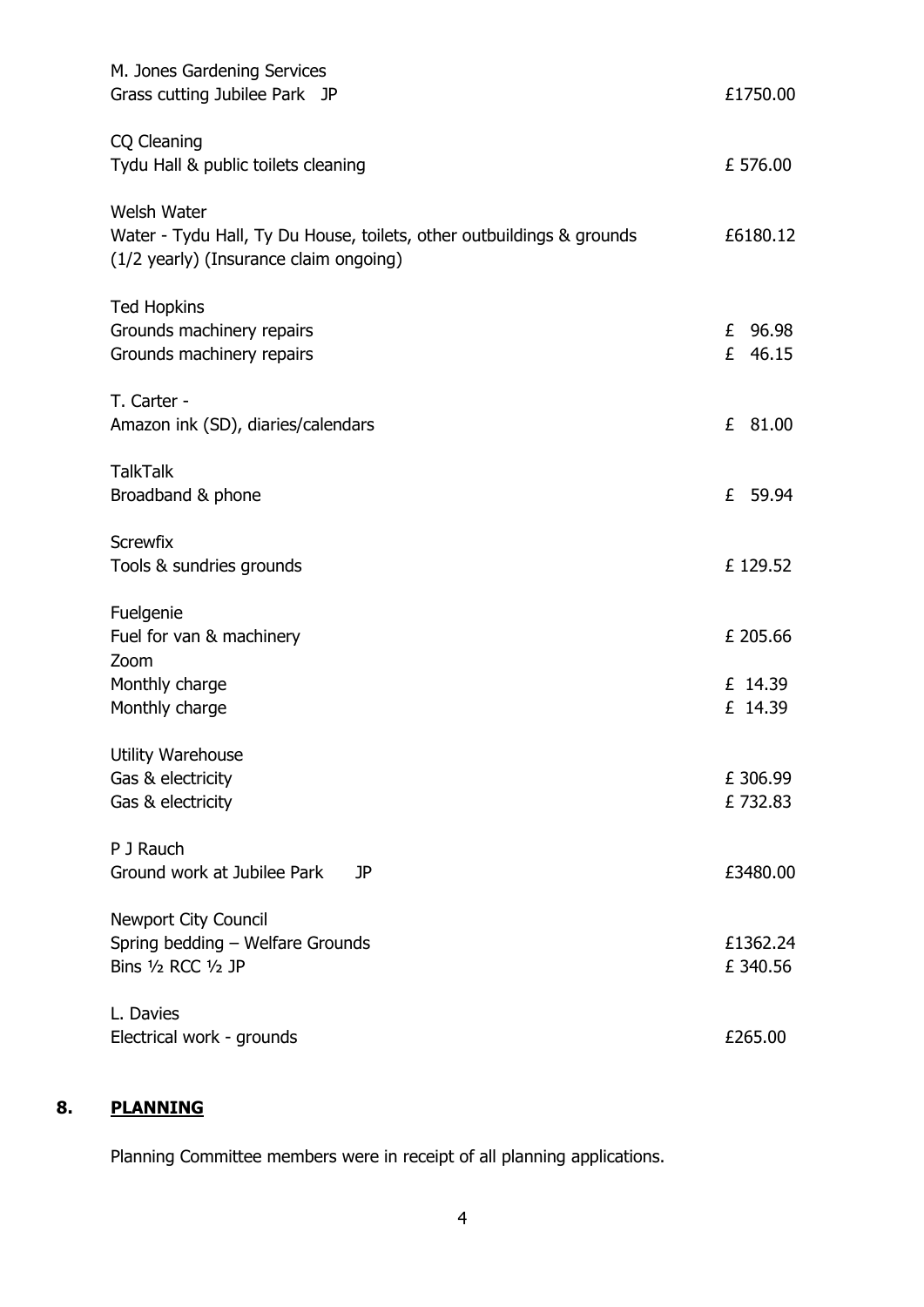Members briefly discussed plans for the former Old Oak Stave.

# **9. OTHER MATTERS**

# **9.1 Budget Estimates**

Prior to the meeting members were forwarded the budget estimates prepared by Nathan Evans Ltd. (Appendix 1).

The Clerk went through the budget estimates and discussed:-

- The RPI, which at the time of preparation of the budget estimates was based on the October 2021 percentage  $-6\%$ .
- Utility payback.
- Jubilee Park phase 2 and the reimbursement of expenses, such as salaries etc.
- Burial Board income reimbursement for grounds services undertaken by staff.
- Other receipts, such as sale of old tractor, RWCC contribution to a new roller and wayleave payments etc.
- Salary increases (includes Jubilee Park labour, which is reimbursed).
- National increase for utilities and materials in general.
- Reinstatement of Section 137 payments.
- Election expenses
- Special items, Tydu Hall roofing etc. (former Citizens Panel funding).
- Transfers to and from renewals etc.
- The annual loss of approximately £64,000 following the withdrawal of funds from Newport City Council and the budget plan members agreed previously.

Following consideration members approved the budget estimates.

# **9.2 Annual Precept**

Members approved the annual increase of 6% based on band D properties, £29.92 per annum (28.22 21/22), an increase of £1.70 per year. The RPI for November (published after the preparation of the estimates) was 7.1%, however, members agreed to apply the lower October rate.

# **9.3 Carbon Literacy Training**

Following discussion, Councillor N. Ireland agreed to attend the course, and Councillor M. Bentley agreed to deputise in should Councillor Ireland not be able to attend the online sessions.

Councillor Ireland will contact Pamela Tasker at Newport City Council to make the arrangements.

# **9.4 Cleaning Contract**

Members agree to exclude the press and public due to the commercial sensitivities.